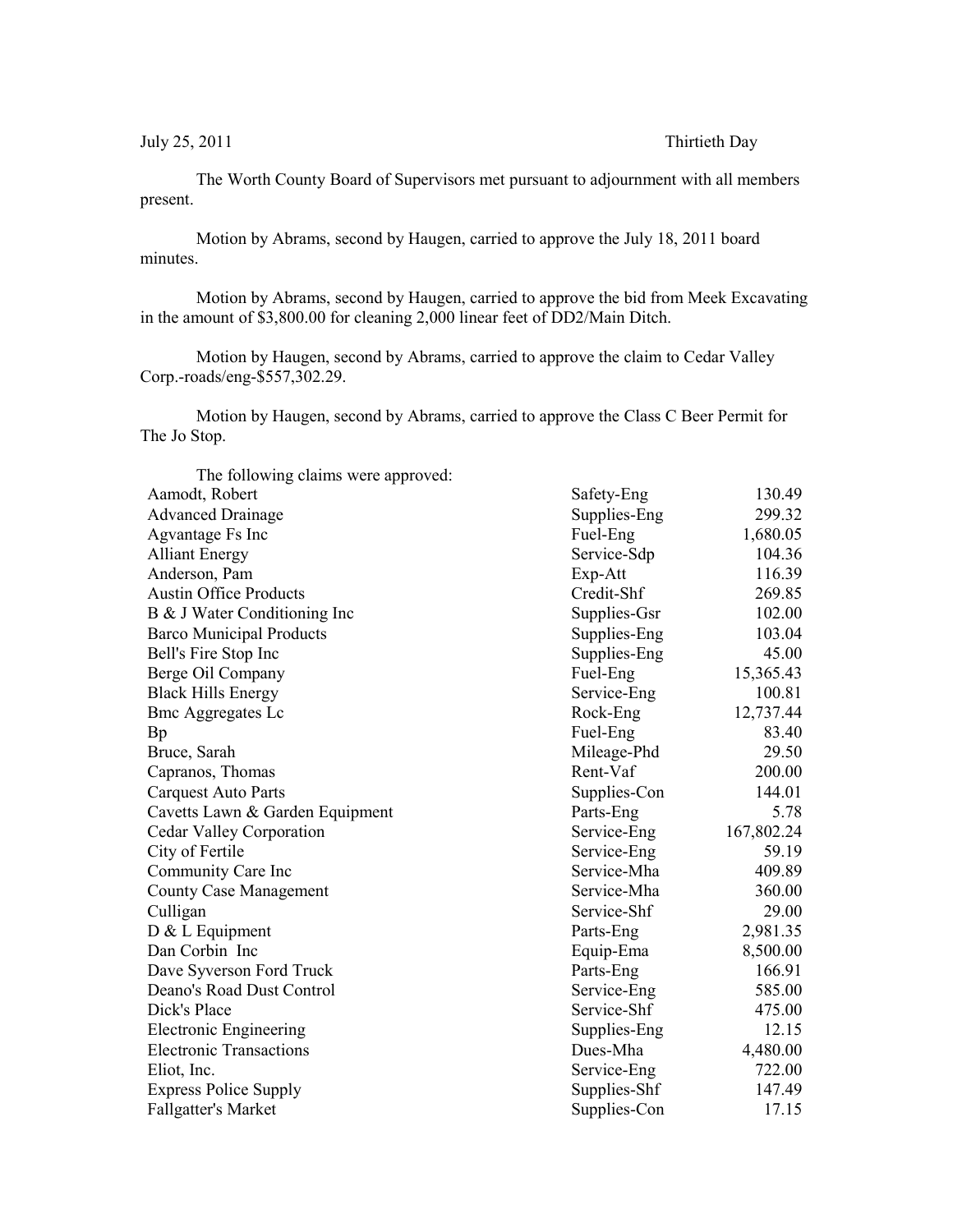| Ferden, Eugene                      | Mtg-Vaf         | 62.36     |
|-------------------------------------|-----------------|-----------|
| Ferley, Paul                        | Mtg-Vaf         | 50.00     |
| Freeborn Construction               | Service-Eng     | 23,971.04 |
| Greve Law Office                    | Rent-Att        | 300.00    |
| Gunderson, Jorene                   | Service-Shf     | 120.00    |
| Hackbart, Philip E.                 | Mtg-Vaf         | 62.36     |
| <b>Heartland Power Coop</b>         | Service-Eng     | 101.00    |
| Hendrikson, Debra                   | Mileage-Phd     | 176.50    |
| Holden Farms                        | Well-San        | 188.00    |
| Iowa Dept of Human Services         | Service-Mha     | 34,564.23 |
| Iowa Dept of Natural Resources      | Fees-San        | 125.00    |
| Iowa Law Enforcement Academy        | Edu-Shf         | 870.00    |
| Iowa Legal Aid                      | Service-Juv     | 414.00    |
| Isac Group Health                   | Health Ins Prem | 43,959.00 |
| Iscta                               | Dues-Trs        | 325.00    |
| J & J Machining Welding & Fabr      | Service-Eng     | 1,586.90  |
| Joe's Collision & Performance       | Service-Shf     | 844.34    |
| Johnson, Hal                        | Rent-Phd        | 940.00    |
| Johnson, Teresa                     | Mileage-Phd     | 19.00     |
| Karl Chevrolet                      | Vehicle-Shf     | 29,938.00 |
| Lake Mills Auto Salvage             | Well-San        | 193.00    |
| <b>Larson Printing Company</b>      | Service-Mha     | 357.00    |
| <b>Lawson Products Inc</b>          | Supplies-Con    | 39.16     |
| Lexis-Nexis                         | Service-Att     | 128.00    |
| Liberty Square Care Center          | Service-Mha     | 1,915.80  |
| Live Stores                         | Equip-Phd       | 623.62    |
| Loberg, Enos                        | Supplies-Eng    | 28.82     |
| Low's Standard                      | Fuel-Asr        | 68.67     |
| Manly Junction Signal               | Service-Asr     | 946.96    |
| Marshall & Swift Inc                | Supplies-Eng    | 331.56    |
| Martin Marietta Materials           | Rock-Con        | 596.85    |
| <b>Mason City Business Systems</b>  | Service-Phd     | 189.86    |
| Mc Clure Engineering Co             | Service-Ndp     | 4,705.00  |
| Mediacom                            | Service-Con     | 98.34     |
| Medtox Laboratories Inc             | Service-Att     | 584.85    |
| Melby, Ruth                         | Mileage-Mha     | 117.03    |
| Mental Health Center                | Service-Mha     | 5,356.61  |
| Meyer, Dean                         | Well-San        | 150.00    |
| Mireles, Sandra                     | Mileage-Mha     | 483.59    |
| Mitchell Co Care Facility           | Service-Mha     | 2,002.60  |
| Mueller, Dean A                     | Exp-Con         | 90.00     |
| <b>Next Generation Technologies</b> | Service-Mha     | 1,143.31  |
| Niacog                              | Dues-Tra        | 6,990.16  |
| Nive Services Inc                   | Service-Mha     | 1,659.33  |
| North Country Equipment             | Supplies-Con    | 282.88    |
| North Ia Area Comm College          | Edu-Nur         | 69.00     |
| Northern Iowa Therapy Pc            | Service-Phd     | 140.00    |
| Northland Custom Interiors          | Service-Shf     | 1,317.84  |
| Northland Securities Inc            | Service-Ndp     | 625.00    |
| Northwood Ag Products               | Supplies-Con    | 2,614.84  |
|                                     |                 |           |